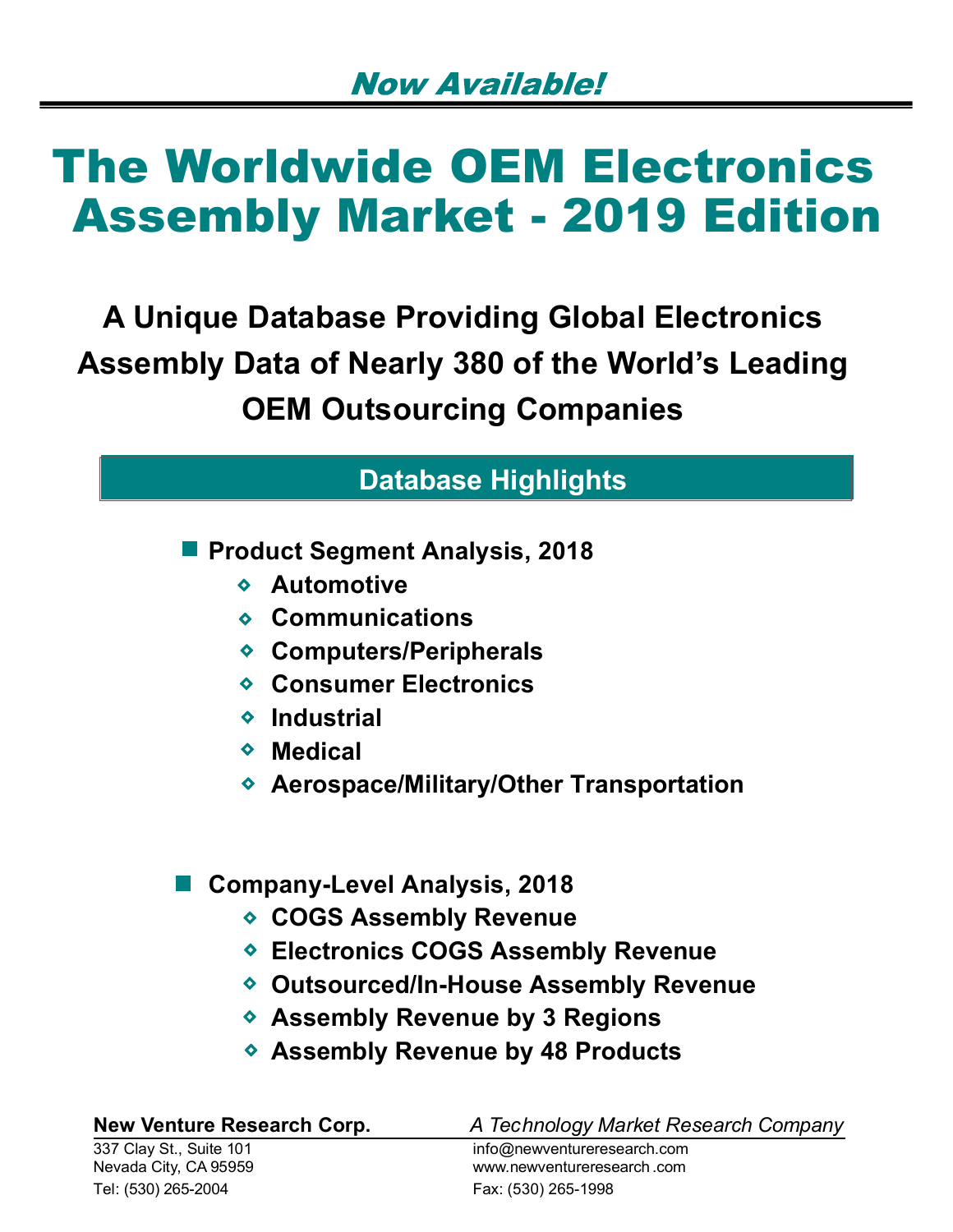### Synopsis - 68 Page PP Discussion + 64 Excel Supporting Tables

The worldwide electronics assembly market is substantial in size, approximately \$1.3 trillion dollars in terms of cost of goods sold (COGS) as of 2018. The market is expanding rapidly but changing in composition both in terms of outsourcing partnerships and in-house manufacturing. Also, moves are being made annually with regard to the manufacturing country of origin based on total cost.



New Venture Research (NVR) has followed the electronics assembly industry for over 20 years with its research reports that focus on all aspects of this industry. The Worldwide OEM Electronics Assembly Market - 2019 Edition is a peerless database that analyzes the 2018 electronics assembly market on a worldwide basis. It is developed by studying nearly 380 leading OEM electronics companies in 52 different product categories and their manufacturing activities in 3 different geographic areas. Moreover, the report examines the electronics assembly market by outsourced subcontractor versus in-house assembly by the OEM company.

The report segments the worldwide electronics assembly value into seven unique markets.

> Automotive **Communications** Computers/Peripherals Consumer Electronics Industrial Medical Aerospace/Military/Other Transportation

The following production data is given for the leading OEMs within each product/market segment.

> COGS Assembly Revenue Electronics COGS Assembly Revenue Outsourced/In-Housed Assembly **Revenue** Assembly Revenue by 3 Regions Assembly Revenue by 52 Products

The leading OEMs for each segment are chosen not only for their size, but also for their leadership within their industry segment, growth potential, profitability, and inclination to outsource electronics assembly.

The Worldwide OEM Electronics Assembly Market - 2019 Edition will provide you with critical information you need on this significant market. The database/report is delivered by email as a singleuser Excel file and sells for \$3,995. An extra singleuser license is \$500 and a corporate license is \$1,500.

### About the Author

Randall Sherman, president of New Venture Research Corp., a California market research and business consulting firm focused on the EMS and OEM electronics manufacturing industries, serves as principal analyst for this database. Mr. Sherman has more than 20 years' experience in technology and business research. He began his career as a telecom network design engineer. He has held senior positions at various market research firms, including Creative Strategies and Frost and Sullivan. Mr. Sherman holds an MSEE from the University of Colorado and an MBA from the Edinburgh School of Business.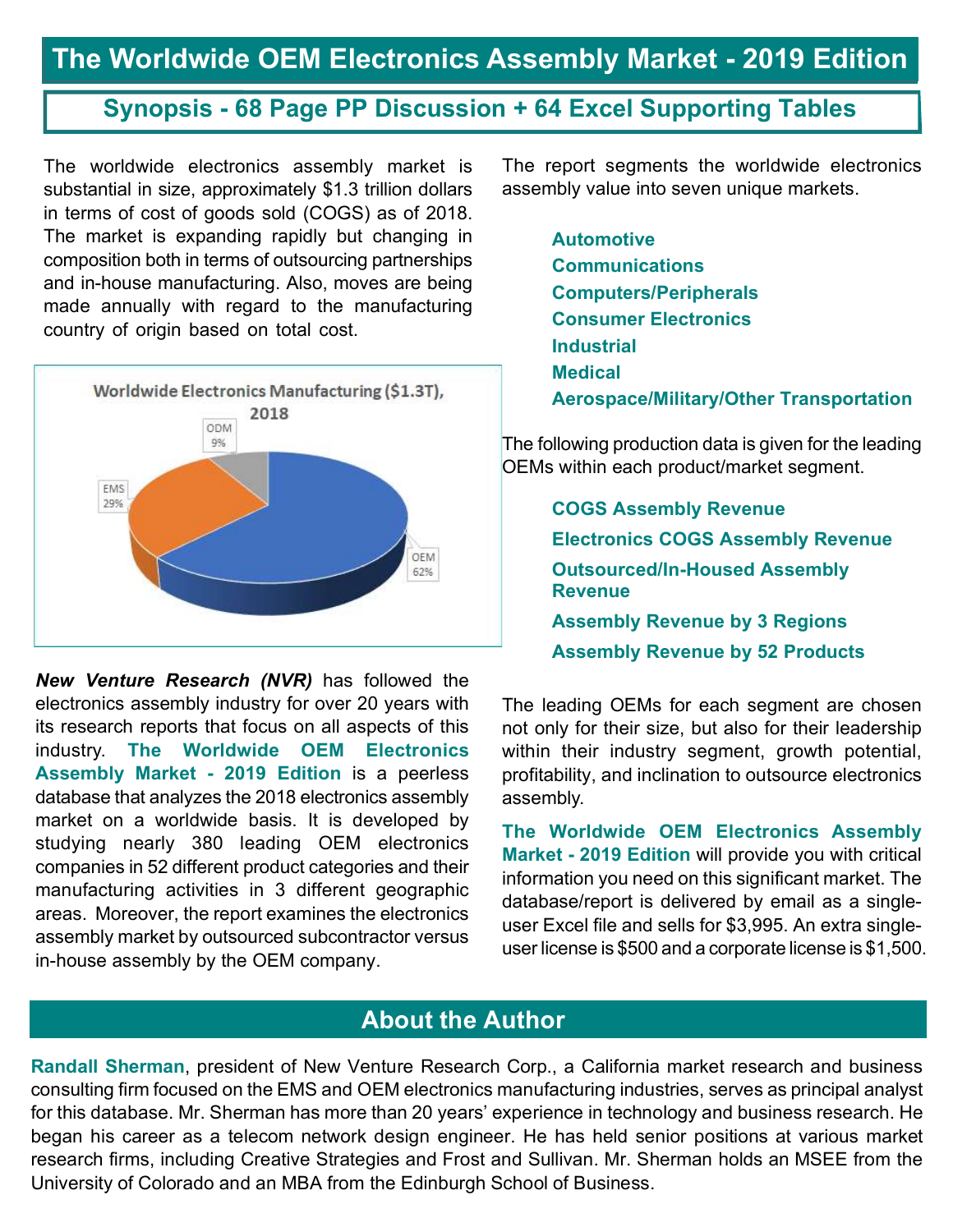### Synopsis - 68 Page PP Discussion + 64 Excel Supporting Tables

#### Worksheet 1: Automotive

Automotive Engine Controls Automotive Instruments Automotive Safety Automotive Entertainment Total Automotive Automotive Summary

#### Worksheet 2: Communications

Mobile Phones Infrastructure Other Phones Enterprise LANs Wireless LANs DSL/Cable Modems PBX/Key Systems Carrier-Class Other Communications Total Communications Summary

#### Worksheet 3: Computer/Peripherals

**Notebooks** Desktops **Tablets** Servers **Workstations** ESS **Example 20 Monitors Printers** E-Readers Other Computer Total Computer Summary

#### Worksheet 4: Consumer Electronics

Analog TV Digital TV MP3 and the contract of the contract of the contract of the contract of the contract of the contract of the contract of the contract of the contract of the contract of the contract of the contract of the contract of the co Other Audio

Worksheet 5: Industrial Process Control Test & Measurement Other Industrial Clean Energy Games Enterprise LANs Wireless LANs DSL/Cable PBX/CPE Class Carrier Other Telecom Total Telecom Summary

Total Industrial Summary

#### Worksheet 6: Medical

Monitoring **Therapeutic** Diagnostics/Surgical Total Medical Summary

#### Worksheet 7: Aerospace/Military/Other **Transportation**

In-Flight Entertainment Navigation Systems Weapons C3 Systems Other Military Other Aerospace/Other Transportation Total Aerospace/Military/Other Transportation

#### Worksheet 8: World Total

Total Production Assembly Value by Country EMS Assembly Value by Region In-House Assembly Value by Region Total Assembly Value by Market Segment/Product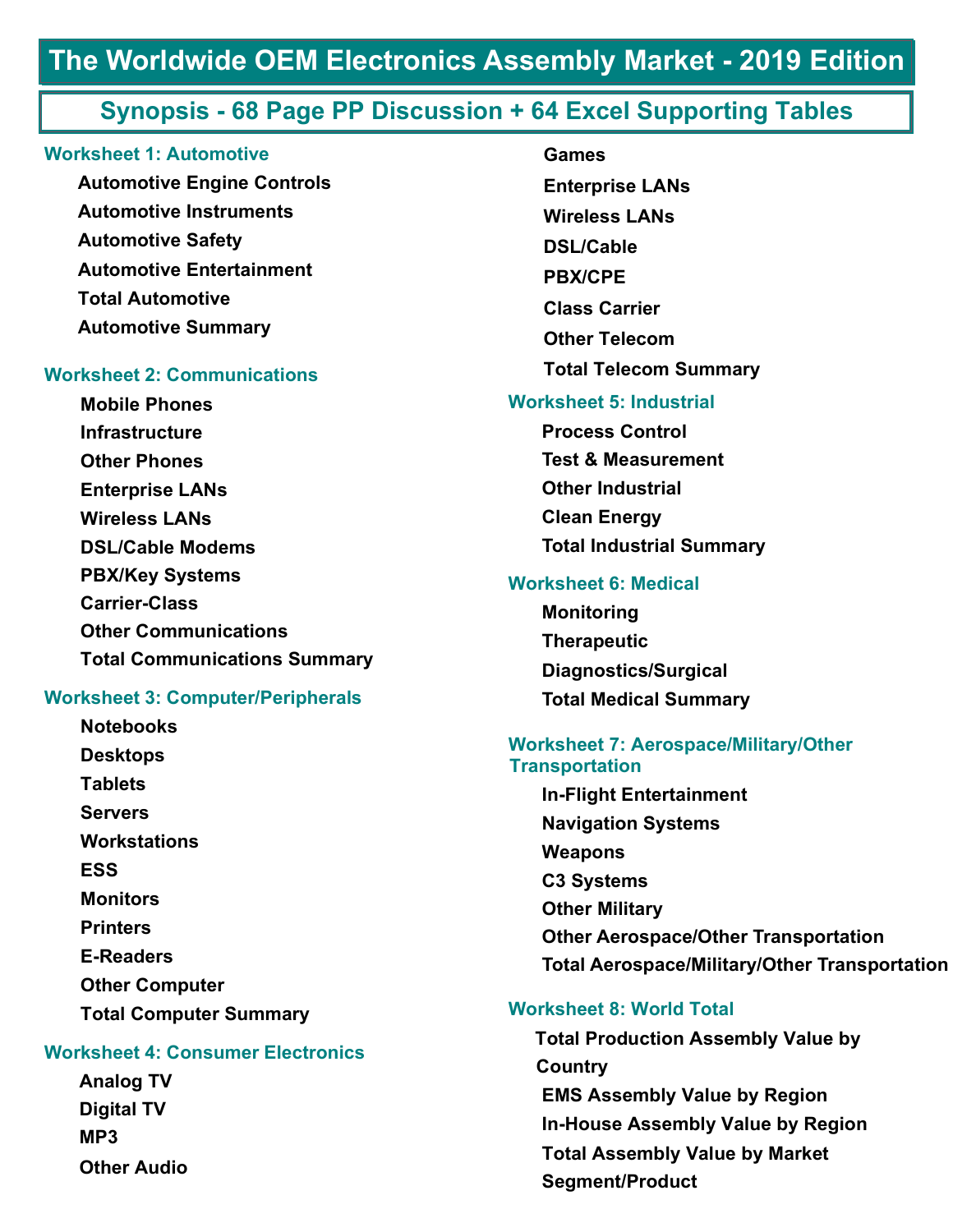#### List of Companies Profiled

| Automotive              | <b>Communications</b>         | <b>Communications</b><br>(continued) | Computers/Pe<br>(continued) |
|-------------------------|-------------------------------|--------------------------------------|-----------------------------|
| Aisin Seiki             | Accton                        | Qorvo                                | Huawei                      |
| Alps Electric           | <b>ADTRAN</b>                 | Quanta Computer                      | <b>IBM</b>                  |
| Audi AG                 | <b>ADVA</b>                   | Samsung Electronics                  | Intel                       |
| AutoLiv                 | Apple                         | Sanyo Electronics                    | Inventec                    |
| Beijing Auto            | Arima<br>Communications       | Sony Mobile                          | Konica Minolta              |
| <b>BMW</b>              | Arista Networks               | Communications                       | Lenovo                      |
| Changan Motor           | <b>ARRIS Technology</b>       | Spirent                              | Lexmark                     |
| Continental             | AsusTek                       | TCL                                  | Logitech                    |
| Daimler                 |                               | Telent                               | MicroStar                   |
| Delphi                  | Avaya                         | Tellabs                              | MiTac                       |
| Denso Corporation       | Blackberry                    | Toshiba                              | <b>NEC</b>                  |
| Dongfeng                | China Putian                  | Ubiquiti Networks                    |                             |
| Eaton                   | China SpaceSat                | <b>UT Starcom</b>                    | NetApp, Inc.                |
| <b>FAW Group</b>        | Ciena                         | <b>Viavi Solutions</b>               | Oracle                      |
| <b>Fiat Chrysler</b>    | Cisco Systems                 | Vivo                                 | <b>Pitney Bowes</b>         |
| Geely Motor             | D-Link                        | Vtech                                | Positivo Inforn             |
| Guangzhou Auto          | Datang Telecom                | Xiaomi                               | Qisda                       |
| Hella                   | <b>ECI Telecom</b>            | <b>ZTE</b>                           | Quanta Comp                 |
| Hitachi                 | Ericsson                      |                                      | <b>Ricoh</b>                |
| Honda Corporation       | <b>Extreme Networks</b>       | <b>Computers/Peripherals</b>         | Samsung Eleo                |
| Hyundai Motor           | F5 Networks                   | Acer                                 | Western Digita              |
| <b>Johnson Controls</b> | Fortinet                      | Agfa-Gevaert                         | Sharp                       |
| <b>JVC Kenwood</b>      | Fujitsu                       | Amazon                               | Sony                        |
| Kia Motors              | Harmonic                      | Apple, Inc.<br>AsusTek               | Teradata                    |
| Magna International     | Harris Corp.                  | Barnes & Noble                       | Toshiba                     |
| Mahindra                | Hewlett Packard<br>Enterprise | <b>Brother Industries</b>            | <b>TPV</b>                  |
| Maruti Suzuki           | HTC                           | Canon                                | Unisys                      |
| Mazda Motors            | Huawei                        | Cisco                                | Xerox                       |
| Mitsubishi Motors       | Infinera                      | Clevo                                | Consumer                    |
|                         | Juniper Networks              | <b>Compal Electronics</b>            | Acer                        |
| Navistar                |                               | Cray, Inc.                           | Amazon                      |
| Nissan                  | Kyocera                       | Dell Technologies                    | Amtran                      |
| Panasonic               | Lenovo                        | <b>Delta Electronics</b>             | Apple                       |
| Peugeot SA              | LG Mobile Com                 | Diebold Nixdorf                      | Arcelik                     |
| Pioneer                 | Mitel                         |                                      | <b>ARRIS Techn</b>          |
| Renault                 | Motorola Solutions            | EliteGroup Computer Sys              | <b>AU Optronics</b>         |
| Robert Bosch            | NEC                           | Epson                                | <b>BOE Technold</b>         |
| <b>SAIC Motor</b>       | Netgear                       | Fuji Xerox                           | Bosch Group                 |
| Tata Motors             | Nokia Oyj                     | Fujitsu                              | <b>BOSE</b>                 |
| Tesla                   | Oki Electric                  | Gemalto                              | Casio Comput                |
| Valeo                   | Oppo                          | Great Wall                           | Changhong                   |
| Visteon                 | Panasonic Mobile<br>Comm      | Hannstar Display                     | Cisco Systems               |
| Volkswagen AG           | Panda Electronics             | Hitachi Vantara                      | Compal Electro              |
| Volvo AB                | D <sub>0</sub>                | HP, Inc.                             |                             |

Computers/Peripherals Acer Agfa-Gevaert Amazon Apple, Inc. AsusTek Barnes & Noble Brother Industries Canon Cisco Clevo Compal Electronics Cray, Inc. Dell Technologies Delta Electronics Diebold Nixdorf EliteGroup Computer Sys Epson Fuji Xerox Fujitsu **Gemalto**  Great Wall Hannstar Display Hitachi Vantara HP, Inc. HPE Changan Motor ARRIS Technology Magna International Hewlett Packard Navistar Juniper Networks Peugeot SA LG Mobile Com Della Liection Renault Motorola Solutions EliteGroup Comp Tesla Oki Electric Visteon Panasonic Mobile Volkswagen AG Panda Electronics Volvo AB Polycom Extreme Networks Qorvo Quanta Computer Samsung Electronics Sanyo Electronics Sony Mobile Communications Spirent **TCL Telent**  Tellabs Toshiba Ubiquiti Networks UT Starcom Viavi Solutions Vivo Vtech Xiaomi **ZTE** 

#### Communications Computers/Peripherals (continued) (continued) Huawei IBM Intel Inventec Konica Minolta Lenovo Lexmark Logitech **MicroStar**  MiTac NEC NetApp, Inc. **Oracle**  Pitney Bowes Positivo Informatica Qisda Quanta Computer Ricoh Samsung Electronics Western Digital (Unisys) Sharp Sony Teradata Toshiba **TPV**  Unisys Xerox **Consumer**  Acer Amazon Amtran Apple Arcelik ARRIS Technology AU Optronics BOE Technology Bosch Group BOSE Casio Computer Changhong Cisco Systems Compal Electronics

(continued) Dolby Laboratories EchoStar Electrolux<br>ALSTOM Fitbit Funai Electric Garmin General Electric Google Great Wall **Technology**  Haier Electronics Harman International Hisense Hitachi Humax JVC Kenwood Koninklijke Philips Konka Group LG Electronics Microsoft Midea Holding Mitsubishi Electric Nikon Nintendo **Olympus**  Panasonic Pioneer Qisda Quanta Computer Roku Samsung SmarDTV (Nagra) Sony Tatung TCL Corporation **Technicolor**  TomTom Toshiba **TPV**  Trimble Navigation Vestel Whirlpool Yamaha

#### **Consumer Exercise Industrial**

 ABB Advantest Agilent ALSTOM Anritsu Applied Materials ASML Bharat Heavy Electricals Canadian Solar **Caterpillar**  Cisco Systems CNH Global Coherent Cree Danaher Deere & Co. Diebold Eaton Ebara Corp. Electrolux Emerson Everi Holdings Fanuc Federal Signal First\_Solar Fuji Electric Fujitsu Gamesa GE Industrial **Gemalto**  General Dynamics Haier Halliburton Hanwha Q-Cells **HiSilicon**  Hitachi Honeywell IGT Illumina Ingersoll Rand Itron ITT Corp.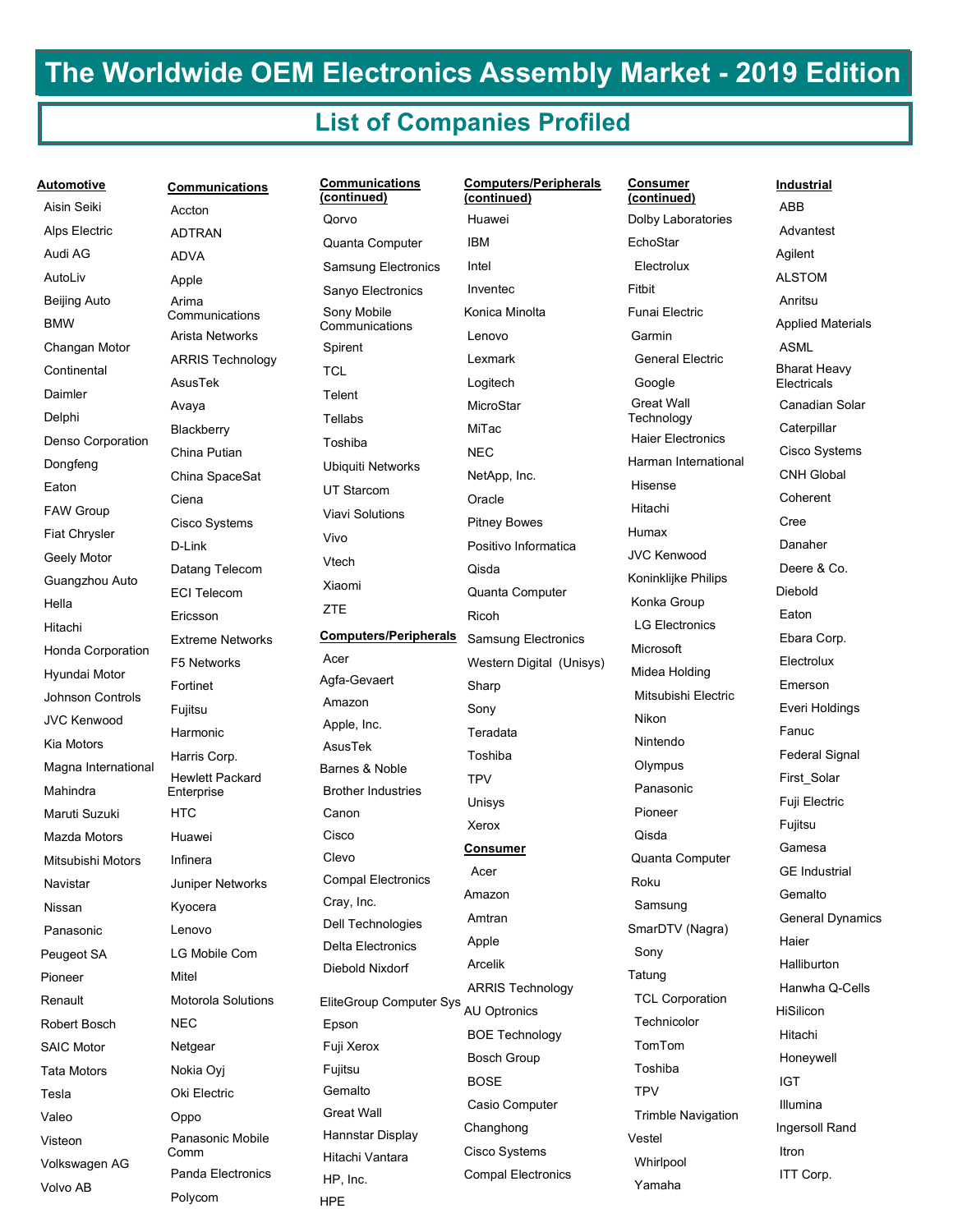### List of Companies Profiled

| (continued)<br><b>JA Solar</b><br><b>Rockwell Automation</b><br>3M Healthcare<br>Airbus SE<br>Hologic<br>Leonardo<br><b>JEOL</b><br>Rohde & Schwartz<br>Abbott Labs<br><b>Intuitive Surgical</b><br><b>AVIC International</b><br><b>Lockheed Martin</b><br>JinkoSolar<br>Johnson & Johnson<br>Samsung<br>Agilent<br><b>BAE Systems</b><br>Lufthansa Systems<br>Johnson Controls<br><b>Schlumberger Omnes</b><br>Konica Minolta<br>Amgen<br>Boeing<br>Mitsubishi<br>AstraZeneca<br>Keysight Technologies<br>Schneider Electric<br>Masimo<br><b>Boeing Defense</b><br>Mitsui Engineering<br><b>KLA-Tencor</b><br><b>Sharp Corporation</b><br><b>B.</b> Braun<br>Medtronic<br><b>Bombardier</b><br>Northrop Grumman<br>Komatsu<br>Shimadzu<br><b>Baxter International</b><br><b>Mindray Medical</b><br>Chemring<br>Orbital ATK<br>Siemens AG<br><b>Becton Dickinson</b><br>China Aerospace<br>Novartis<br>Raytheon<br>China Electronics<br>Lam Research<br>Bio-Rad<br>Sinopec<br>Olympus<br><b>Rockwell Collins</b><br>Corp.<br><b>Boston Scientific</b><br>Smiths Group<br>Lennox Intl.<br>Omron<br><b>Dassault Aviation</b><br>Saab<br><b>SPX Corporation</b><br><b>Cardinal Healthcare</b><br><b>Philips Electronics</b><br><b>LG Electronics</b><br>Embraer<br><b>SAFRAN</b><br>Sumitomo Heavy Industries<br>Carl Zeiss Meditec<br>Qiagen N.V.<br><b>General Dynamics</b><br>Suzuki Motor<br><b>Mettler Toledo</b><br>SunPower<br><b>CONMED</b><br><b>ResMed</b><br><b>General Electric</b><br>Teledyne<br>Mitsubishi Electric<br>DaVita Healthcare<br>Roche<br>Teradyne, Inc.<br>Gogo LLC<br>Textron<br><b>MKS</b> Instruments<br>Siemens Healthcare<br><b>Texas Instruments</b><br>Dentsply<br>Hindustan Aerospace<br>Thales<br><b>MTS Systems</b><br>DePuy Synthes<br>Smith & Nephew<br>Textron, Inc.<br>Honda Motor<br>United Technologies<br><b>National Instruments</b><br>Thermo Fisher Scientific<br>Dragerwerk<br>Smiths Group<br>Honeywell<br>Yamaha Motors<br><b>NCR</b><br>ThyssenKrupp AG<br><b>Edwards Lifesciences</b><br>Stryker<br><b>Israel Aerospace</b><br><b>NEC</b><br><b>Tokyo Electron</b><br>Ellisor<br>Sun Pharmaceuticals<br>Kawasaki<br>Toshiba<br>Fresenius<br>Terumo<br>Nichia<br>$L-3$<br><b>Trina Solar</b><br>Thermo Fisher<br>Fujitsu<br>Omron<br><b>OSRAM Licht</b><br><b>UTC</b><br><b>GE</b> Healthcare<br>Toshiba<br>Vestas Wind<br>Varian Medical<br>Panasonic Lighting<br>Getinge<br>Zimmer Biomet<br>Parker-Hannifin<br><b>Waters Corporation</b><br>Hitachi<br>PerkinElmer<br><b>Whirlpool Corporation</b><br>Robert Bosch<br>Yokogawa Electric<br><b>Order Form</b><br><b>Payment Method</b><br>Name and the contract of the contract of the contract of the contract of the contract of the contract of the contract of the contract of the contract of the contract of the contract of the contract of the contract of the c<br>Check in the amount of $\$\$ is enclosed.<br>Please charge: Visa MasterCard American Express<br>Exp. | Industrial (continued) | Industrial (continued) | <b>Medical</b> | Medical (continued) | Aerospace/Other | Aerospace/Other |
|------------------------------------------------------------------------------------------------------------------------------------------------------------------------------------------------------------------------------------------------------------------------------------------------------------------------------------------------------------------------------------------------------------------------------------------------------------------------------------------------------------------------------------------------------------------------------------------------------------------------------------------------------------------------------------------------------------------------------------------------------------------------------------------------------------------------------------------------------------------------------------------------------------------------------------------------------------------------------------------------------------------------------------------------------------------------------------------------------------------------------------------------------------------------------------------------------------------------------------------------------------------------------------------------------------------------------------------------------------------------------------------------------------------------------------------------------------------------------------------------------------------------------------------------------------------------------------------------------------------------------------------------------------------------------------------------------------------------------------------------------------------------------------------------------------------------------------------------------------------------------------------------------------------------------------------------------------------------------------------------------------------------------------------------------------------------------------------------------------------------------------------------------------------------------------------------------------------------------------------------------------------------------------------------------------------------------------------------------------------------------------------------------------------------------------------------------------------------------------------------------------------------------------------------------------------------------------------------------------------------------------------------------------------------------------------------------------------------------------------------------------------------------------------------------------------------------------------------------------------------------------------------------------------------------------------------------------------------------------|------------------------|------------------------|----------------|---------------------|-----------------|-----------------|
|                                                                                                                                                                                                                                                                                                                                                                                                                                                                                                                                                                                                                                                                                                                                                                                                                                                                                                                                                                                                                                                                                                                                                                                                                                                                                                                                                                                                                                                                                                                                                                                                                                                                                                                                                                                                                                                                                                                                                                                                                                                                                                                                                                                                                                                                                                                                                                                                                                                                                                                                                                                                                                                                                                                                                                                                                                                                                                                                                                                    |                        |                        |                |                     |                 |                 |
|                                                                                                                                                                                                                                                                                                                                                                                                                                                                                                                                                                                                                                                                                                                                                                                                                                                                                                                                                                                                                                                                                                                                                                                                                                                                                                                                                                                                                                                                                                                                                                                                                                                                                                                                                                                                                                                                                                                                                                                                                                                                                                                                                                                                                                                                                                                                                                                                                                                                                                                                                                                                                                                                                                                                                                                                                                                                                                                                                                                    |                        |                        |                |                     |                 |                 |
|                                                                                                                                                                                                                                                                                                                                                                                                                                                                                                                                                                                                                                                                                                                                                                                                                                                                                                                                                                                                                                                                                                                                                                                                                                                                                                                                                                                                                                                                                                                                                                                                                                                                                                                                                                                                                                                                                                                                                                                                                                                                                                                                                                                                                                                                                                                                                                                                                                                                                                                                                                                                                                                                                                                                                                                                                                                                                                                                                                                    |                        |                        |                |                     |                 |                 |
|                                                                                                                                                                                                                                                                                                                                                                                                                                                                                                                                                                                                                                                                                                                                                                                                                                                                                                                                                                                                                                                                                                                                                                                                                                                                                                                                                                                                                                                                                                                                                                                                                                                                                                                                                                                                                                                                                                                                                                                                                                                                                                                                                                                                                                                                                                                                                                                                                                                                                                                                                                                                                                                                                                                                                                                                                                                                                                                                                                                    |                        |                        |                |                     |                 |                 |
|                                                                                                                                                                                                                                                                                                                                                                                                                                                                                                                                                                                                                                                                                                                                                                                                                                                                                                                                                                                                                                                                                                                                                                                                                                                                                                                                                                                                                                                                                                                                                                                                                                                                                                                                                                                                                                                                                                                                                                                                                                                                                                                                                                                                                                                                                                                                                                                                                                                                                                                                                                                                                                                                                                                                                                                                                                                                                                                                                                                    |                        |                        |                |                     |                 |                 |
| Published October 2019 - 64 Excel Tables, 68 Page PP Discussion                                                                                                                                                                                                                                                                                                                                                                                                                                                                                                                                                                                                                                                                                                                                                                                                                                                                                                                                                                                                                                                                                                                                                                                                                                                                                                                                                                                                                                                                                                                                                                                                                                                                                                                                                                                                                                                                                                                                                                                                                                                                                                                                                                                                                                                                                                                                                                                                                                                                                                                                                                                                                                                                                                                                                                                                                                                                                                                    |                        |                        |                |                     |                 |                 |
|                                                                                                                                                                                                                                                                                                                                                                                                                                                                                                                                                                                                                                                                                                                                                                                                                                                                                                                                                                                                                                                                                                                                                                                                                                                                                                                                                                                                                                                                                                                                                                                                                                                                                                                                                                                                                                                                                                                                                                                                                                                                                                                                                                                                                                                                                                                                                                                                                                                                                                                                                                                                                                                                                                                                                                                                                                                                                                                                                                                    |                        |                        |                |                     |                 |                 |
|                                                                                                                                                                                                                                                                                                                                                                                                                                                                                                                                                                                                                                                                                                                                                                                                                                                                                                                                                                                                                                                                                                                                                                                                                                                                                                                                                                                                                                                                                                                                                                                                                                                                                                                                                                                                                                                                                                                                                                                                                                                                                                                                                                                                                                                                                                                                                                                                                                                                                                                                                                                                                                                                                                                                                                                                                                                                                                                                                                                    | <b>KONE Oyj</b>        |                        |                |                     |                 |                 |
|                                                                                                                                                                                                                                                                                                                                                                                                                                                                                                                                                                                                                                                                                                                                                                                                                                                                                                                                                                                                                                                                                                                                                                                                                                                                                                                                                                                                                                                                                                                                                                                                                                                                                                                                                                                                                                                                                                                                                                                                                                                                                                                                                                                                                                                                                                                                                                                                                                                                                                                                                                                                                                                                                                                                                                                                                                                                                                                                                                                    |                        |                        |                |                     |                 |                 |
|                                                                                                                                                                                                                                                                                                                                                                                                                                                                                                                                                                                                                                                                                                                                                                                                                                                                                                                                                                                                                                                                                                                                                                                                                                                                                                                                                                                                                                                                                                                                                                                                                                                                                                                                                                                                                                                                                                                                                                                                                                                                                                                                                                                                                                                                                                                                                                                                                                                                                                                                                                                                                                                                                                                                                                                                                                                                                                                                                                                    |                        |                        |                |                     |                 |                 |
|                                                                                                                                                                                                                                                                                                                                                                                                                                                                                                                                                                                                                                                                                                                                                                                                                                                                                                                                                                                                                                                                                                                                                                                                                                                                                                                                                                                                                                                                                                                                                                                                                                                                                                                                                                                                                                                                                                                                                                                                                                                                                                                                                                                                                                                                                                                                                                                                                                                                                                                                                                                                                                                                                                                                                                                                                                                                                                                                                                                    |                        |                        |                |                     |                 |                 |
|                                                                                                                                                                                                                                                                                                                                                                                                                                                                                                                                                                                                                                                                                                                                                                                                                                                                                                                                                                                                                                                                                                                                                                                                                                                                                                                                                                                                                                                                                                                                                                                                                                                                                                                                                                                                                                                                                                                                                                                                                                                                                                                                                                                                                                                                                                                                                                                                                                                                                                                                                                                                                                                                                                                                                                                                                                                                                                                                                                                    | LONGi                  |                        |                |                     |                 |                 |
|                                                                                                                                                                                                                                                                                                                                                                                                                                                                                                                                                                                                                                                                                                                                                                                                                                                                                                                                                                                                                                                                                                                                                                                                                                                                                                                                                                                                                                                                                                                                                                                                                                                                                                                                                                                                                                                                                                                                                                                                                                                                                                                                                                                                                                                                                                                                                                                                                                                                                                                                                                                                                                                                                                                                                                                                                                                                                                                                                                                    |                        |                        |                |                     |                 |                 |
|                                                                                                                                                                                                                                                                                                                                                                                                                                                                                                                                                                                                                                                                                                                                                                                                                                                                                                                                                                                                                                                                                                                                                                                                                                                                                                                                                                                                                                                                                                                                                                                                                                                                                                                                                                                                                                                                                                                                                                                                                                                                                                                                                                                                                                                                                                                                                                                                                                                                                                                                                                                                                                                                                                                                                                                                                                                                                                                                                                                    |                        |                        |                |                     |                 |                 |
|                                                                                                                                                                                                                                                                                                                                                                                                                                                                                                                                                                                                                                                                                                                                                                                                                                                                                                                                                                                                                                                                                                                                                                                                                                                                                                                                                                                                                                                                                                                                                                                                                                                                                                                                                                                                                                                                                                                                                                                                                                                                                                                                                                                                                                                                                                                                                                                                                                                                                                                                                                                                                                                                                                                                                                                                                                                                                                                                                                                    |                        |                        |                |                     |                 |                 |
|                                                                                                                                                                                                                                                                                                                                                                                                                                                                                                                                                                                                                                                                                                                                                                                                                                                                                                                                                                                                                                                                                                                                                                                                                                                                                                                                                                                                                                                                                                                                                                                                                                                                                                                                                                                                                                                                                                                                                                                                                                                                                                                                                                                                                                                                                                                                                                                                                                                                                                                                                                                                                                                                                                                                                                                                                                                                                                                                                                                    |                        |                        |                |                     |                 |                 |
|                                                                                                                                                                                                                                                                                                                                                                                                                                                                                                                                                                                                                                                                                                                                                                                                                                                                                                                                                                                                                                                                                                                                                                                                                                                                                                                                                                                                                                                                                                                                                                                                                                                                                                                                                                                                                                                                                                                                                                                                                                                                                                                                                                                                                                                                                                                                                                                                                                                                                                                                                                                                                                                                                                                                                                                                                                                                                                                                                                                    |                        |                        |                |                     |                 |                 |
|                                                                                                                                                                                                                                                                                                                                                                                                                                                                                                                                                                                                                                                                                                                                                                                                                                                                                                                                                                                                                                                                                                                                                                                                                                                                                                                                                                                                                                                                                                                                                                                                                                                                                                                                                                                                                                                                                                                                                                                                                                                                                                                                                                                                                                                                                                                                                                                                                                                                                                                                                                                                                                                                                                                                                                                                                                                                                                                                                                                    |                        |                        |                |                     |                 |                 |
|                                                                                                                                                                                                                                                                                                                                                                                                                                                                                                                                                                                                                                                                                                                                                                                                                                                                                                                                                                                                                                                                                                                                                                                                                                                                                                                                                                                                                                                                                                                                                                                                                                                                                                                                                                                                                                                                                                                                                                                                                                                                                                                                                                                                                                                                                                                                                                                                                                                                                                                                                                                                                                                                                                                                                                                                                                                                                                                                                                                    |                        |                        |                |                     |                 |                 |
|                                                                                                                                                                                                                                                                                                                                                                                                                                                                                                                                                                                                                                                                                                                                                                                                                                                                                                                                                                                                                                                                                                                                                                                                                                                                                                                                                                                                                                                                                                                                                                                                                                                                                                                                                                                                                                                                                                                                                                                                                                                                                                                                                                                                                                                                                                                                                                                                                                                                                                                                                                                                                                                                                                                                                                                                                                                                                                                                                                                    |                        |                        |                |                     |                 |                 |
|                                                                                                                                                                                                                                                                                                                                                                                                                                                                                                                                                                                                                                                                                                                                                                                                                                                                                                                                                                                                                                                                                                                                                                                                                                                                                                                                                                                                                                                                                                                                                                                                                                                                                                                                                                                                                                                                                                                                                                                                                                                                                                                                                                                                                                                                                                                                                                                                                                                                                                                                                                                                                                                                                                                                                                                                                                                                                                                                                                                    |                        |                        |                |                     |                 |                 |
|                                                                                                                                                                                                                                                                                                                                                                                                                                                                                                                                                                                                                                                                                                                                                                                                                                                                                                                                                                                                                                                                                                                                                                                                                                                                                                                                                                                                                                                                                                                                                                                                                                                                                                                                                                                                                                                                                                                                                                                                                                                                                                                                                                                                                                                                                                                                                                                                                                                                                                                                                                                                                                                                                                                                                                                                                                                                                                                                                                                    |                        |                        |                |                     |                 |                 |
|                                                                                                                                                                                                                                                                                                                                                                                                                                                                                                                                                                                                                                                                                                                                                                                                                                                                                                                                                                                                                                                                                                                                                                                                                                                                                                                                                                                                                                                                                                                                                                                                                                                                                                                                                                                                                                                                                                                                                                                                                                                                                                                                                                                                                                                                                                                                                                                                                                                                                                                                                                                                                                                                                                                                                                                                                                                                                                                                                                                    |                        |                        |                |                     |                 |                 |
|                                                                                                                                                                                                                                                                                                                                                                                                                                                                                                                                                                                                                                                                                                                                                                                                                                                                                                                                                                                                                                                                                                                                                                                                                                                                                                                                                                                                                                                                                                                                                                                                                                                                                                                                                                                                                                                                                                                                                                                                                                                                                                                                                                                                                                                                                                                                                                                                                                                                                                                                                                                                                                                                                                                                                                                                                                                                                                                                                                                    |                        |                        |                |                     |                 |                 |
|                                                                                                                                                                                                                                                                                                                                                                                                                                                                                                                                                                                                                                                                                                                                                                                                                                                                                                                                                                                                                                                                                                                                                                                                                                                                                                                                                                                                                                                                                                                                                                                                                                                                                                                                                                                                                                                                                                                                                                                                                                                                                                                                                                                                                                                                                                                                                                                                                                                                                                                                                                                                                                                                                                                                                                                                                                                                                                                                                                                    |                        |                        |                |                     |                 |                 |
|                                                                                                                                                                                                                                                                                                                                                                                                                                                                                                                                                                                                                                                                                                                                                                                                                                                                                                                                                                                                                                                                                                                                                                                                                                                                                                                                                                                                                                                                                                                                                                                                                                                                                                                                                                                                                                                                                                                                                                                                                                                                                                                                                                                                                                                                                                                                                                                                                                                                                                                                                                                                                                                                                                                                                                                                                                                                                                                                                                                    |                        |                        |                |                     |                 |                 |
|                                                                                                                                                                                                                                                                                                                                                                                                                                                                                                                                                                                                                                                                                                                                                                                                                                                                                                                                                                                                                                                                                                                                                                                                                                                                                                                                                                                                                                                                                                                                                                                                                                                                                                                                                                                                                                                                                                                                                                                                                                                                                                                                                                                                                                                                                                                                                                                                                                                                                                                                                                                                                                                                                                                                                                                                                                                                                                                                                                                    |                        |                        |                |                     |                 |                 |
|                                                                                                                                                                                                                                                                                                                                                                                                                                                                                                                                                                                                                                                                                                                                                                                                                                                                                                                                                                                                                                                                                                                                                                                                                                                                                                                                                                                                                                                                                                                                                                                                                                                                                                                                                                                                                                                                                                                                                                                                                                                                                                                                                                                                                                                                                                                                                                                                                                                                                                                                                                                                                                                                                                                                                                                                                                                                                                                                                                                    |                        |                        |                |                     |                 |                 |
|                                                                                                                                                                                                                                                                                                                                                                                                                                                                                                                                                                                                                                                                                                                                                                                                                                                                                                                                                                                                                                                                                                                                                                                                                                                                                                                                                                                                                                                                                                                                                                                                                                                                                                                                                                                                                                                                                                                                                                                                                                                                                                                                                                                                                                                                                                                                                                                                                                                                                                                                                                                                                                                                                                                                                                                                                                                                                                                                                                                    |                        |                        |                |                     |                 |                 |
|                                                                                                                                                                                                                                                                                                                                                                                                                                                                                                                                                                                                                                                                                                                                                                                                                                                                                                                                                                                                                                                                                                                                                                                                                                                                                                                                                                                                                                                                                                                                                                                                                                                                                                                                                                                                                                                                                                                                                                                                                                                                                                                                                                                                                                                                                                                                                                                                                                                                                                                                                                                                                                                                                                                                                                                                                                                                                                                                                                                    |                        |                        |                |                     |                 |                 |
|                                                                                                                                                                                                                                                                                                                                                                                                                                                                                                                                                                                                                                                                                                                                                                                                                                                                                                                                                                                                                                                                                                                                                                                                                                                                                                                                                                                                                                                                                                                                                                                                                                                                                                                                                                                                                                                                                                                                                                                                                                                                                                                                                                                                                                                                                                                                                                                                                                                                                                                                                                                                                                                                                                                                                                                                                                                                                                                                                                                    |                        |                        |                |                     |                 |                 |
|                                                                                                                                                                                                                                                                                                                                                                                                                                                                                                                                                                                                                                                                                                                                                                                                                                                                                                                                                                                                                                                                                                                                                                                                                                                                                                                                                                                                                                                                                                                                                                                                                                                                                                                                                                                                                                                                                                                                                                                                                                                                                                                                                                                                                                                                                                                                                                                                                                                                                                                                                                                                                                                                                                                                                                                                                                                                                                                                                                                    |                        |                        |                |                     |                 |                 |
|                                                                                                                                                                                                                                                                                                                                                                                                                                                                                                                                                                                                                                                                                                                                                                                                                                                                                                                                                                                                                                                                                                                                                                                                                                                                                                                                                                                                                                                                                                                                                                                                                                                                                                                                                                                                                                                                                                                                                                                                                                                                                                                                                                                                                                                                                                                                                                                                                                                                                                                                                                                                                                                                                                                                                                                                                                                                                                                                                                                    |                        |                        |                |                     |                 |                 |
|                                                                                                                                                                                                                                                                                                                                                                                                                                                                                                                                                                                                                                                                                                                                                                                                                                                                                                                                                                                                                                                                                                                                                                                                                                                                                                                                                                                                                                                                                                                                                                                                                                                                                                                                                                                                                                                                                                                                                                                                                                                                                                                                                                                                                                                                                                                                                                                                                                                                                                                                                                                                                                                                                                                                                                                                                                                                                                                                                                                    |                        |                        |                |                     |                 |                 |
|                                                                                                                                                                                                                                                                                                                                                                                                                                                                                                                                                                                                                                                                                                                                                                                                                                                                                                                                                                                                                                                                                                                                                                                                                                                                                                                                                                                                                                                                                                                                                                                                                                                                                                                                                                                                                                                                                                                                                                                                                                                                                                                                                                                                                                                                                                                                                                                                                                                                                                                                                                                                                                                                                                                                                                                                                                                                                                                                                                                    |                        |                        |                |                     |                 |                 |

#### Published October 2019 - 64 Excel Tables, 68 Page PP Discussion Robert Bosch Yokogawa Electric **PUDIISNEG**

| MTS Systems<br><b>National Instruments</b><br><b>NCR</b><br>NEC.<br>Nichia<br>Omron<br><b>OSRAM Licht</b><br>Panasonic Lighting<br>Parker-Hannifin<br>PerkinElmer<br>Robert Bosch | Textron, Inc.<br>Thermo Fisher Scientific<br>ThyssenKrupp AG<br>Tokyo Electron<br>Toshiba<br><b>Trina Solar</b><br><b>UTC</b><br>Vestas Wind<br><b>Waters Corporation</b><br><b>Whirlpool Corporation</b><br>Yokogawa Electric | DePuy Synthes<br>Dragerwerk<br><b>Edwards Lifesciences</b><br>Ellisor<br>Fresenius<br>Fujitsu<br><b>GE</b> Healthcare<br>Getinge<br>Hitachi<br>Published October 2019 - 64 Excel Tables, 68 Page PP Discussion | Smith & Nephew<br>Smiths Group<br>Stryker<br>Sun Pharmaceuticals<br>Terumo<br>Thermo Fisher<br>Toshiba<br>Varian Medical<br><b>Zimmer Biomet</b> | Honda Motor<br>Honeywell<br><b>Israel Aerospace</b><br>Kawasaki<br>$L-3$ | <b>United Technologies</b><br>Yamaha Motors |
|-----------------------------------------------------------------------------------------------------------------------------------------------------------------------------------|--------------------------------------------------------------------------------------------------------------------------------------------------------------------------------------------------------------------------------|----------------------------------------------------------------------------------------------------------------------------------------------------------------------------------------------------------------|--------------------------------------------------------------------------------------------------------------------------------------------------|--------------------------------------------------------------------------|---------------------------------------------|
|                                                                                                                                                                                   |                                                                                                                                                                                                                                | <b>Order Form</b>                                                                                                                                                                                              |                                                                                                                                                  |                                                                          |                                             |
|                                                                                                                                                                                   |                                                                                                                                                                                                                                |                                                                                                                                                                                                                |                                                                                                                                                  |                                                                          |                                             |
| <b>Payment Method</b>                                                                                                                                                             |                                                                                                                                                                                                                                |                                                                                                                                                                                                                |                                                                                                                                                  |                                                                          |                                             |
|                                                                                                                                                                                   | Check in the amount of \$ ______________________ is enclosed.                                                                                                                                                                  |                                                                                                                                                                                                                |                                                                                                                                                  |                                                                          |                                             |
|                                                                                                                                                                                   | Invoice per P.O. $\#$                                                                                                                                                                                                          |                                                                                                                                                                                                                |                                                                                                                                                  |                                                                          |                                             |
|                                                                                                                                                                                   | Please charge: Visa MasterCard American Express                                                                                                                                                                                |                                                                                                                                                                                                                |                                                                                                                                                  |                                                                          |                                             |
|                                                                                                                                                                                   |                                                                                                                                                                                                                                |                                                                                                                                                                                                                |                                                                                                                                                  |                                                                          |                                             |
|                                                                                                                                                                                   |                                                                                                                                                                                                                                |                                                                                                                                                                                                                |                                                                                                                                                  |                                                                          |                                             |
|                                                                                                                                                                                   | Signature Date                                                                                                                                                                                                                 |                                                                                                                                                                                                                |                                                                                                                                                  |                                                                          |                                             |
|                                                                                                                                                                                   |                                                                                                                                                                                                                                |                                                                                                                                                                                                                |                                                                                                                                                  |                                                                          |                                             |
|                                                                                                                                                                                   | The Worldwide OEM Electronics Assembly Market - 2019 Edition (2018 database)                                                                                                                                                   |                                                                                                                                                                                                                |                                                                                                                                                  |                                                                          | \$3,995                                     |
|                                                                                                                                                                                   | Extra Single-User Licenses (\$500 each); Corporate License (\$1500)                                                                                                                                                            |                                                                                                                                                                                                                |                                                                                                                                                  |                                                                          |                                             |
|                                                                                                                                                                                   | Returns: No return privileges. International Orders: Must be prepaid;<br>please contact us for payment arrangements.                                                                                                           |                                                                                                                                                                                                                |                                                                                                                                                  |                                                                          |                                             |
| 337 Clay St., Suite 101<br>Nevada City, CA 95959<br>Tel: (530) 265-2004 Fax: (530) 265-1998                                                                                       | <b>New Venture Research Corp.</b>                                                                                                                                                                                              |                                                                                                                                                                                                                |                                                                                                                                                  | <b>TOTAL</b>                                                             |                                             |
|                                                                                                                                                                                   | www.newventureresearch.com; info@newventureresearch.com                                                                                                                                                                        |                                                                                                                                                                                                                |                                                                                                                                                  |                                                                          |                                             |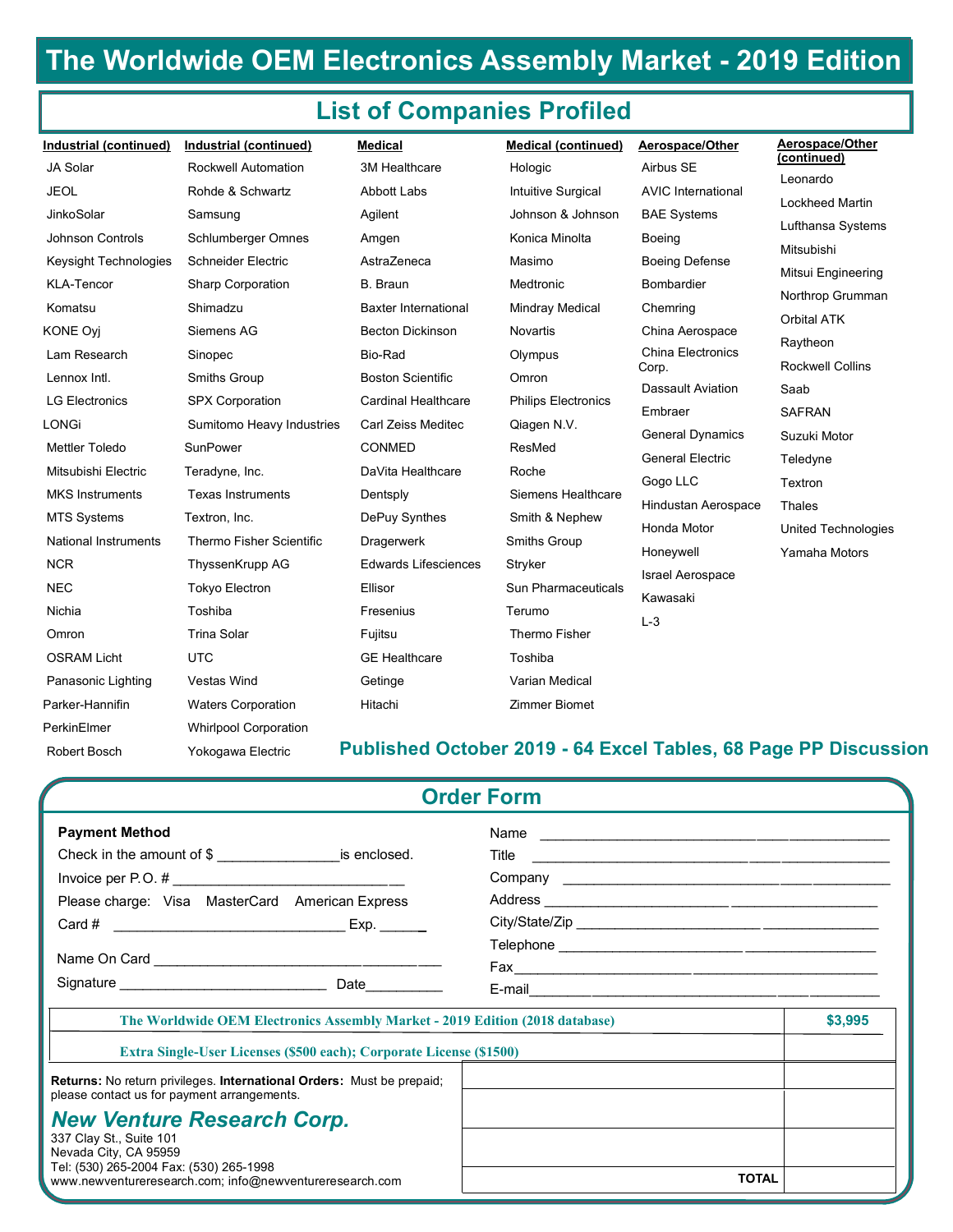### Sample of Industry Analysis, Automotive Entertainment Systems, 2018

The following tables illustrate the report side of this product of which the Excel database is the primary source. Examples of product/industry results by product category are provided along with key trend analyses by market sector by leading OEM company in this 90 page written addendum report. In addition, a worldwide OEM industry forecast is provided by individual product category and industry sector which take into account competing products and technologies.

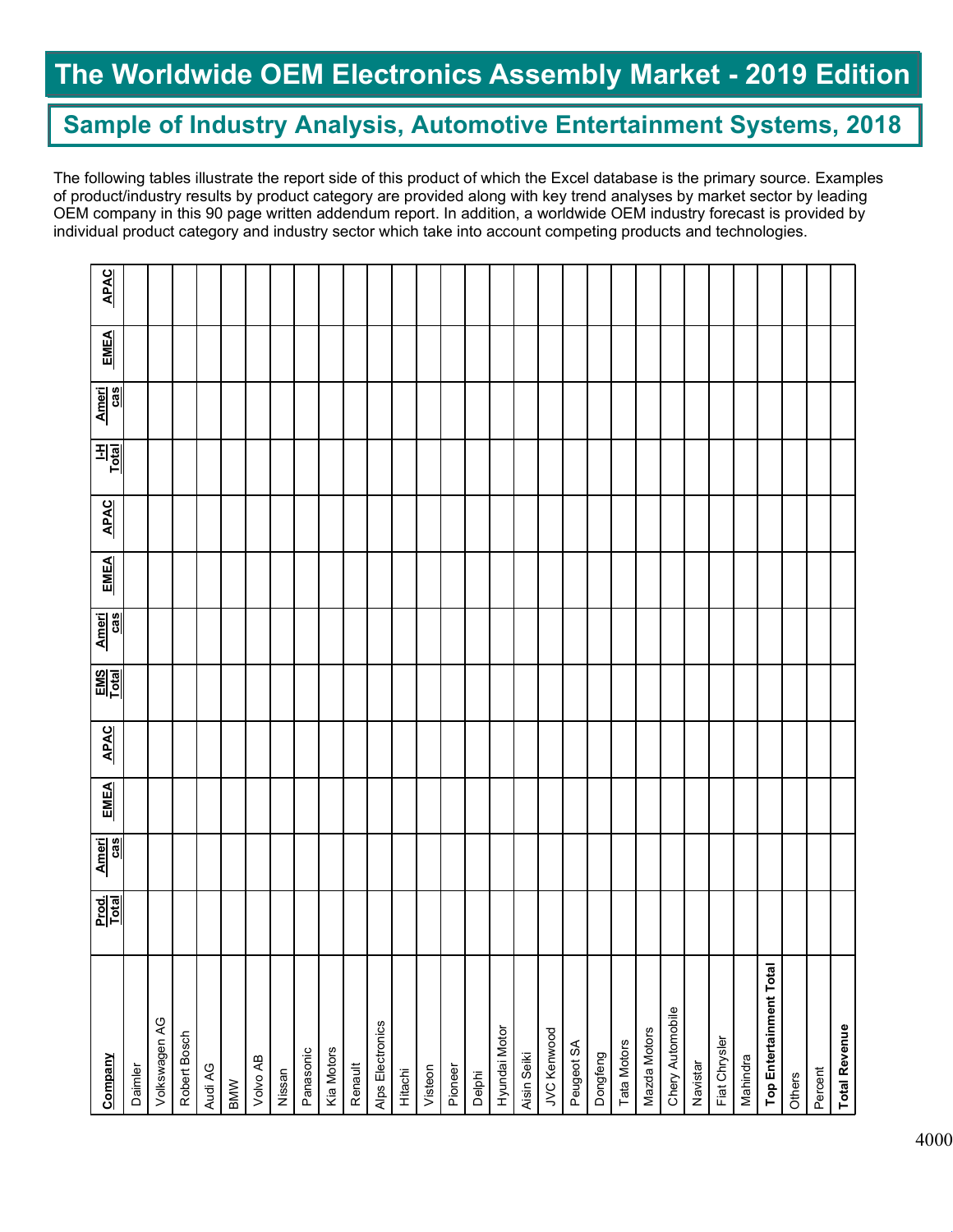Sample of Industry Analysis, Communications Mobile Phones, 2018

| Company                       | Prod. Cell | $\frac{1}{2}$<br>ᅨ | <b>EMEA</b> | <b>APAC</b> | EMS Cell | Ameri<br>cas | <b>EMEA</b> | <b>APAC</b> | $\frac{1 \cdot H \cdot C \cdot \theta \cdot I}{H \cdot S}$ | Ameri<br>Cas | <b>EMEA</b> | <b>APAC</b> |
|-------------------------------|------------|--------------------|-------------|-------------|----------|--------------|-------------|-------------|------------------------------------------------------------|--------------|-------------|-------------|
| Samsung Electronics           |            |                    |             |             |          |              |             |             |                                                            |              |             |             |
| Apple Computer                |            |                    |             |             |          |              |             |             |                                                            |              |             |             |
| Xiaomi                        |            |                    |             |             |          |              |             |             |                                                            |              |             |             |
| Huawei                        |            |                    |             |             |          |              |             |             |                                                            |              |             |             |
| LG Mobile Com                 |            |                    |             |             |          |              |             |             |                                                            |              |             |             |
| Lenovo                        |            |                    |             |             |          |              |             |             |                                                            |              |             |             |
| Panda Electronics             |            |                    |             |             |          |              |             |             |                                                            |              |             |             |
| <b>TOL</b>                    |            |                    |             |             |          |              |             |             |                                                            |              |             |             |
| Sony Mobile<br>Communications |            |                    |             |             |          |              |             |             |                                                            |              |             |             |
| Toshiba                       |            |                    |             |             |          |              |             |             |                                                            |              |             |             |
| ZTE                           |            |                    |             |             |          |              |             |             |                                                            |              |             |             |
| Quanta Computer               |            |                    |             |             |          |              |             |             |                                                            |              |             |             |
| E <sub>C</sub>                |            |                    |             |             |          |              |             |             |                                                            |              |             |             |
| Sanyo Electronics             |            |                    |             |             |          |              |             |             |                                                            |              |             |             |
| Oppo                          |            |                    |             |             |          |              |             |             |                                                            |              |             |             |
| Vivo                          |            |                    |             |             |          |              |             |             |                                                            |              |             |             |
| Panasonic Mobile<br>Comm      |            |                    |             |             |          |              |             |             |                                                            |              |             |             |
| NEC                           |            |                    |             |             |          |              |             |             |                                                            |              |             |             |
| <b>AsusTek</b>                |            |                    |             |             |          |              |             |             |                                                            |              |             |             |
| Blackberry                    |            |                    |             |             |          |              |             |             |                                                            |              |             |             |
| Fujitsu                       |            |                    |             |             |          |              |             |             |                                                            |              |             |             |
| Kyocera                       |            |                    |             |             |          |              |             |             |                                                            |              |             |             |
| China SpaceSat                |            |                    |             |             |          |              |             |             |                                                            |              |             |             |
| Top Cell Phone Total          |            |                    |             |             |          |              |             |             |                                                            |              |             |             |
| Others                        |            |                    |             |             |          |              |             |             |                                                            |              |             |             |
| <b>Total Revenue</b>          |            |                    |             |             |          |              |             |             |                                                            |              |             |             |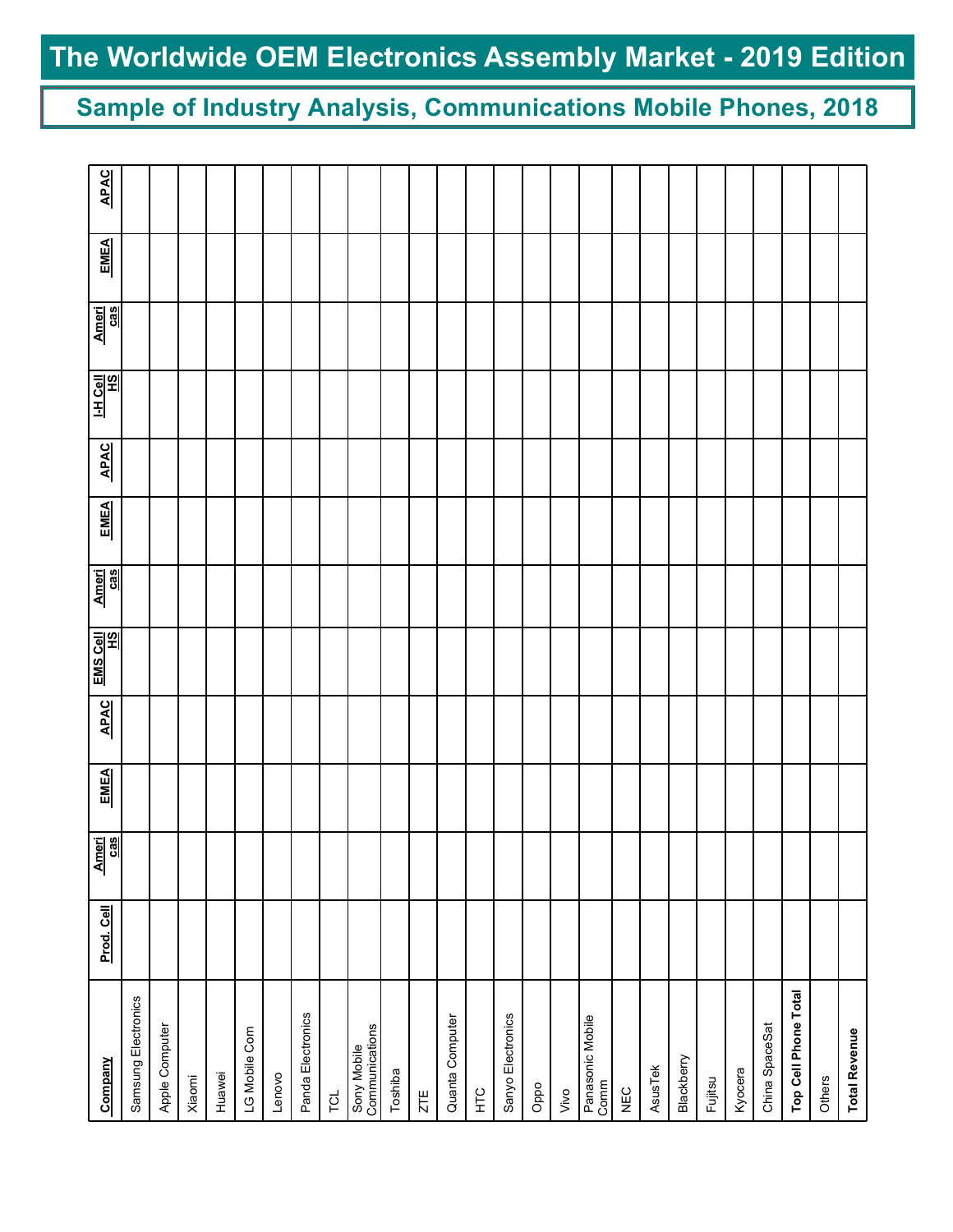### Sample of Industry Analysis, Computer Servers, 2018

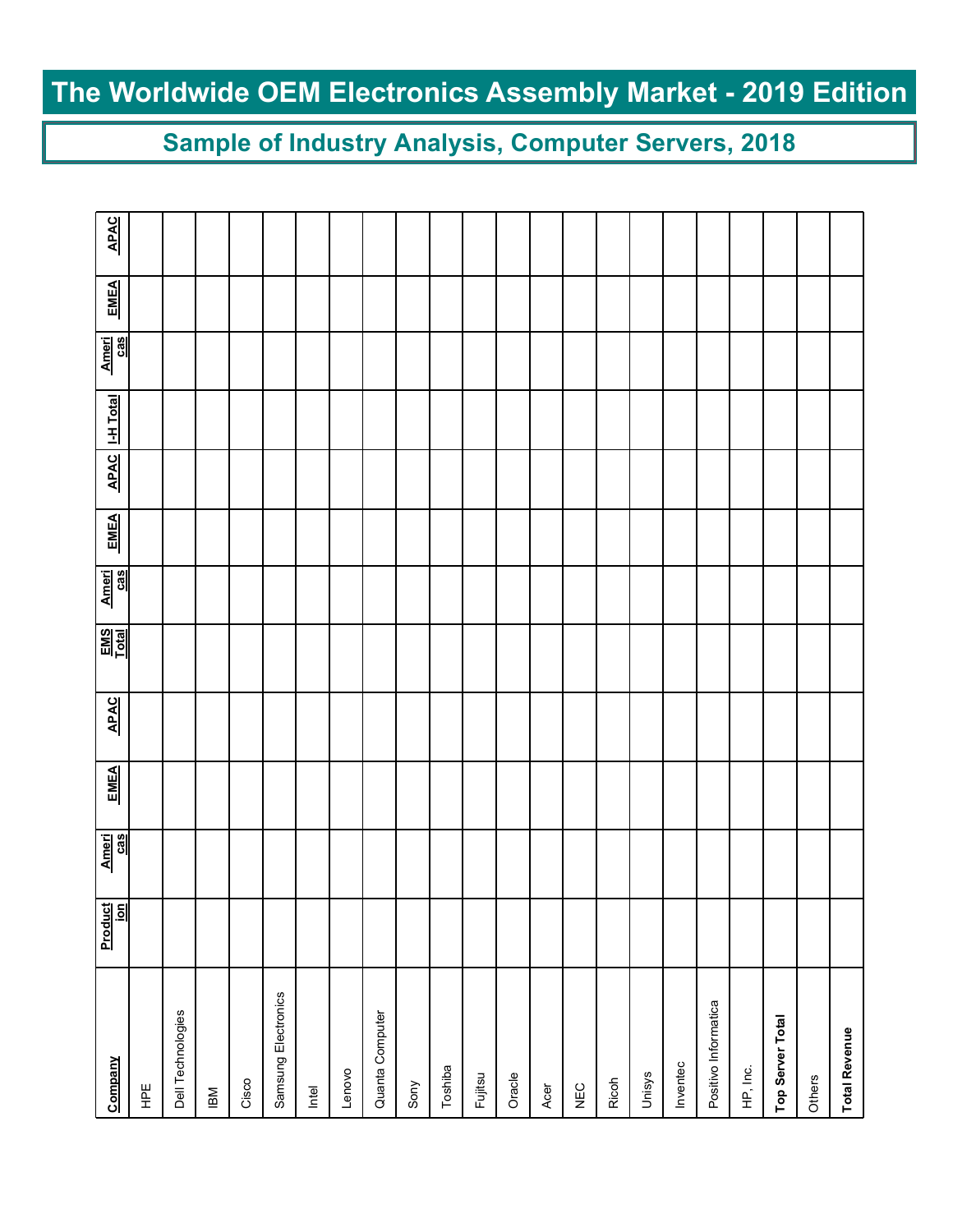Sample of Industry Analysis, Consumer Digital TVs, 2018

| Company                   | Prod.<br><u>Total</u> | Americas | <b>EMEA</b> | <b>APAC</b> | $\frac{\text{EMS}}{\text{Total}}$ | Ameri<br>Cas | <b>EMEA</b> | <b>APAC</b> | <b>I-H</b> Total | Ameri<br>Cas | <b>EMEA</b> | <b>APAC</b> |
|---------------------------|-----------------------|----------|-------------|-------------|-----------------------------------|--------------|-------------|-------------|------------------|--------------|-------------|-------------|
| Sony                      |                       |          |             |             |                                   |              |             |             |                  |              |             |             |
| LG Electronics            |                       |          |             |             |                                   |              |             |             |                  |              |             |             |
| Quanta Computer           |                       |          |             |             |                                   |              |             |             |                  |              |             |             |
| Foxconn                   |                       |          |             |             |                                   |              |             |             |                  |              |             |             |
| Midea Holding             |                       |          |             |             |                                   |              |             |             |                  |              |             |             |
| $\geq$                    |                       |          |             |             |                                   |              |             |             |                  |              |             |             |
| Panasonic                 |                       |          |             |             |                                   |              |             |             |                  |              |             |             |
| Mitsubishi Electric       |                       |          |             |             |                                   |              |             |             |                  |              |             |             |
| Samsung                   |                       |          |             |             |                                   |              |             |             |                  |              |             |             |
| TCL Corporation           |                       |          |             |             |                                   |              |             |             |                  |              |             |             |
| <b>Compal Electronics</b> |                       |          |             |             |                                   |              |             |             |                  |              |             |             |
| AU Optronics              |                       |          |             |             |                                   |              |             |             |                  |              |             |             |
| Qisda                     |                       |          |             |             |                                   |              |             |             |                  |              |             |             |
| Changhong                 |                       |          |             |             |                                   |              |             |             |                  |              |             |             |
| Hitachi                   |                       |          |             |             |                                   |              |             |             |                  |              |             |             |
| Toshiba                   |                       |          |             |             |                                   |              |             |             |                  |              |             |             |
| Konka Group               |                       |          |             |             |                                   |              |             |             |                  |              |             |             |
| Tatung                    |                       |          |             |             |                                   |              |             |             |                  |              |             |             |
| Hisense                   |                       |          |             |             |                                   |              |             |             |                  |              |             |             |
| Acer                      |                       |          |             |             |                                   |              |             |             |                  |              |             |             |
| Daewoo                    |                       |          |             |             |                                   |              |             |             |                  |              |             |             |
| Funai Electric            |                       |          |             |             |                                   |              |             |             |                  |              |             |             |
| Amtran                    |                       |          |             |             |                                   |              |             |             |                  |              |             |             |
| Haier Electronics         |                       |          |             |             |                                   |              |             |             |                  |              |             |             |
| Vestel                    |                       |          |             |             |                                   |              |             |             |                  |              |             |             |
| Top Digital TV Total      |                       |          |             |             |                                   |              |             |             |                  |              |             |             |
| Others                    |                       |          |             |             |                                   |              |             |             |                  |              |             |             |
| <b>Total Revenue</b>      |                       |          |             |             |                                   |              |             |             |                  |              |             |             |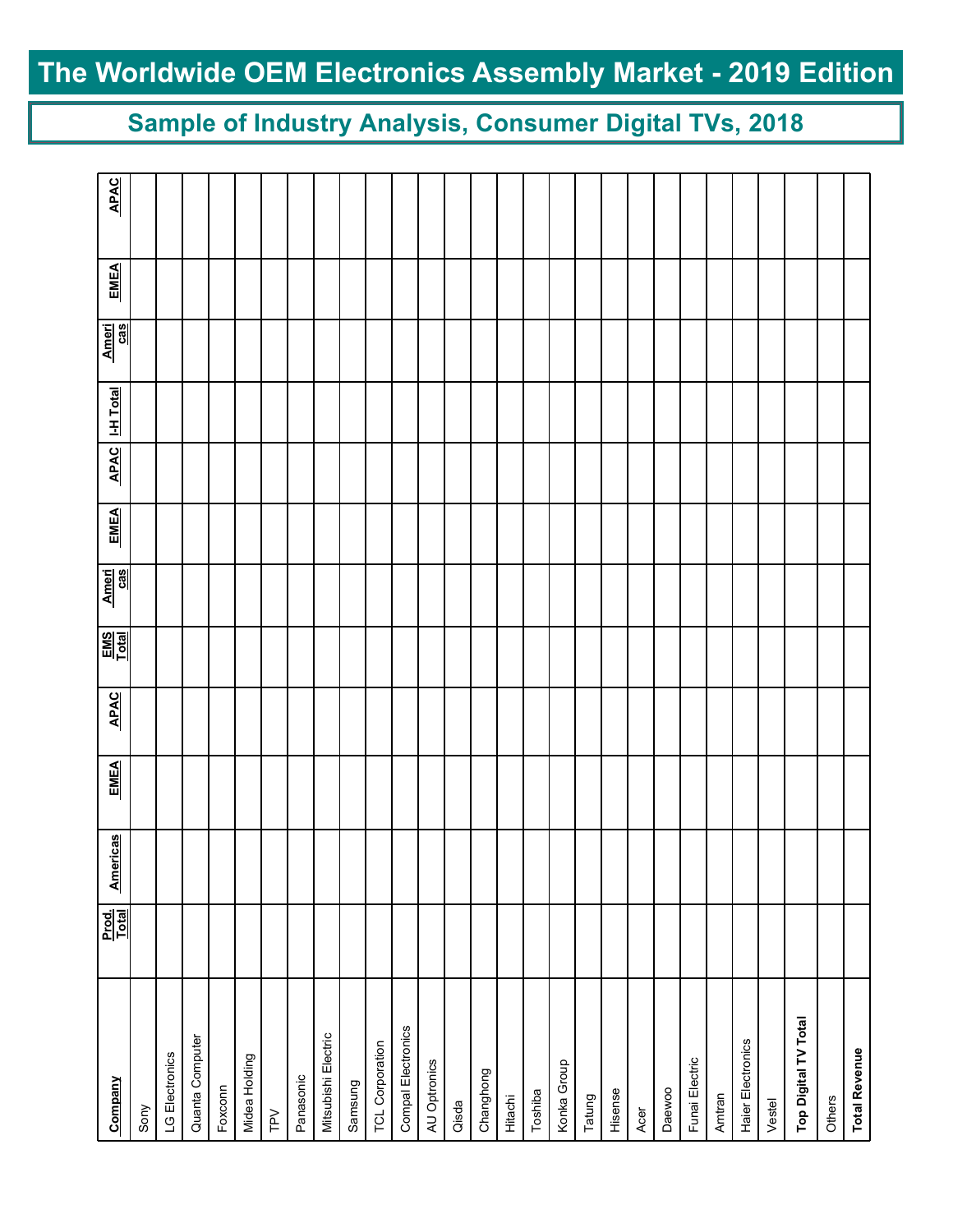### Sample of Industry Analysis, Industrial Process Control, 2018

| Company                         |  |  |  |  |  |  |
|---------------------------------|--|--|--|--|--|--|
| Caterpillar                     |  |  |  |  |  |  |
| <b>ABB</b>                      |  |  |  |  |  |  |
| Deere & Co.                     |  |  |  |  |  |  |
| Siemens AG                      |  |  |  |  |  |  |
| General Dynamics                |  |  |  |  |  |  |
| Schlumberger Omnes              |  |  |  |  |  |  |
| Danaher                         |  |  |  |  |  |  |
| ThyssenKrupp AG                 |  |  |  |  |  |  |
| <b>GE</b> Industrial            |  |  |  |  |  |  |
| Mitsubishi Electric             |  |  |  |  |  |  |
| <b>UTC</b>                      |  |  |  |  |  |  |
| CNH Global                      |  |  |  |  |  |  |
| Halliburton                     |  |  |  |  |  |  |
| Komatsu                         |  |  |  |  |  |  |
| Toshiba                         |  |  |  |  |  |  |
| Robert Bosch                    |  |  |  |  |  |  |
| Fujitsu                         |  |  |  |  |  |  |
| Honeywell                       |  |  |  |  |  |  |
| Fuji Electric                   |  |  |  |  |  |  |
| Parker-Hannifin                 |  |  |  |  |  |  |
| Schneider Electric              |  |  |  |  |  |  |
| Hitachi                         |  |  |  |  |  |  |
| Emerson                         |  |  |  |  |  |  |
| <b>ALSTOM</b>                   |  |  |  |  |  |  |
| Cisco Systems                   |  |  |  |  |  |  |
| Sumitomo Heavy Industries       |  |  |  |  |  |  |
| Rockwell Automation             |  |  |  |  |  |  |
| KONE Oyj                        |  |  |  |  |  |  |
| Eaton                           |  |  |  |  |  |  |
| Yokogawa                        |  |  |  |  |  |  |
| Itron                           |  |  |  |  |  |  |
| Johnson Controls                |  |  |  |  |  |  |
| ITT Corp.                       |  |  |  |  |  |  |
| <b>Bharat Heavy Electricals</b> |  |  |  |  |  |  |
| Ebara Corp.                     |  |  |  |  |  |  |
| Ingersoll Rand                  |  |  |  |  |  |  |
| SPX Corporation                 |  |  |  |  |  |  |
| Abengoa                         |  |  |  |  |  |  |
| Fanuc                           |  |  |  |  |  |  |
| Omron                           |  |  |  |  |  |  |
| Exide Technologies              |  |  |  |  |  |  |
| Gamesa                          |  |  |  |  |  |  |
| Federal Signal                  |  |  |  |  |  |  |
| Waters Corporation              |  |  |  |  |  |  |
| <b>Top Industrial Total</b>     |  |  |  |  |  |  |
| Others                          |  |  |  |  |  |  |
| <b>Total Revenue</b>            |  |  |  |  |  |  |
|                                 |  |  |  |  |  |  |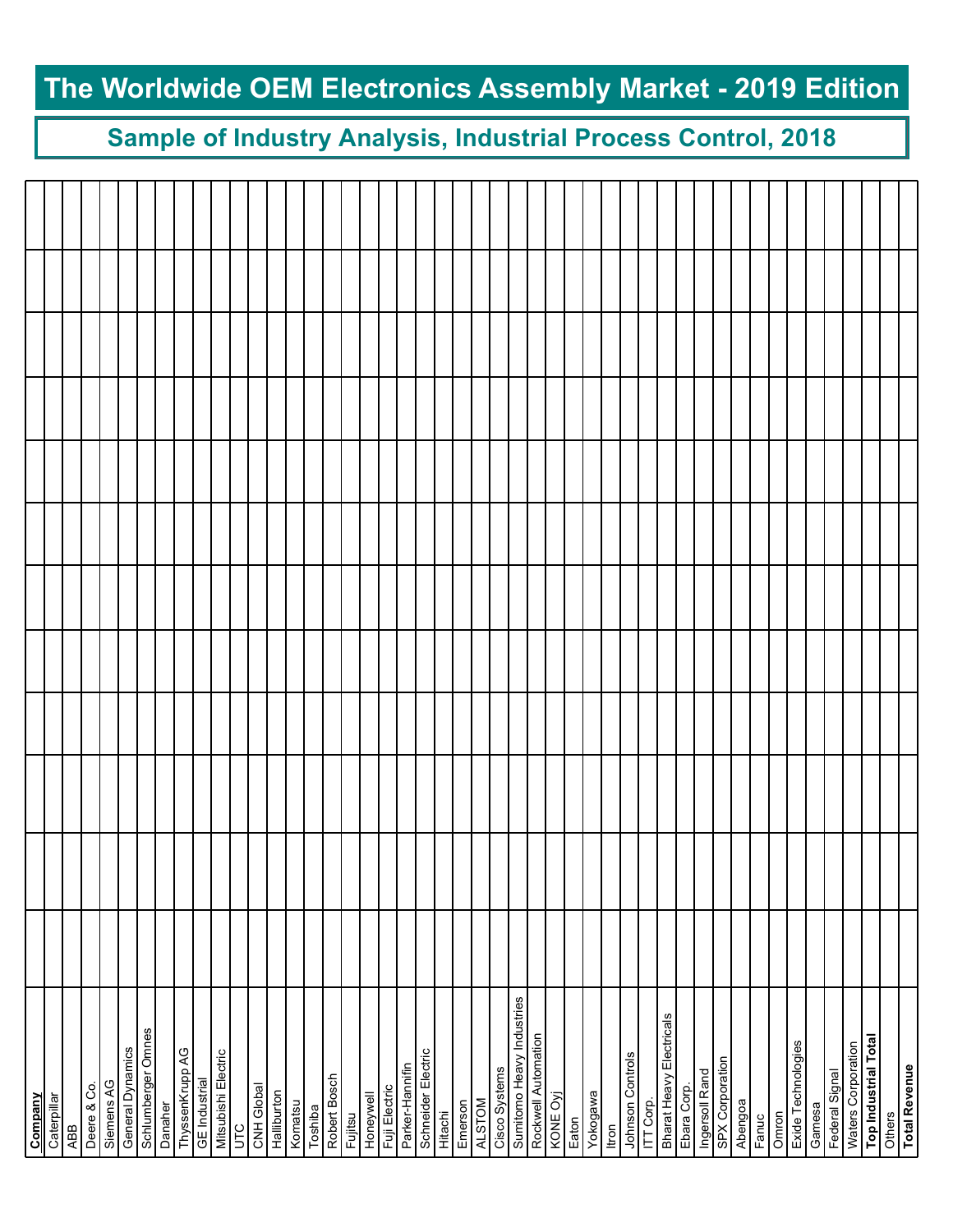Sample of Industry Analysis, Medical Diagnostic Systems, 2018

| Company                      | Prod. Total | Ameri<br>cas | <b>EMEA</b> | <b>APAC</b> | $\frac{EMS}{Total}$ | Ameri<br>cas | <b>EMEA</b> | <b>APAC</b> | <b>I-H Total</b> | Ameri<br>cas | <b>EMEA</b> | <b>APAC</b> |
|------------------------------|-------------|--------------|-------------|-------------|---------------------|--------------|-------------|-------------|------------------|--------------|-------------|-------------|
| <b>GE Healthcare</b>         |             |              |             |             |                     |              |             |             |                  |              |             |             |
| Johnson & Johnson            |             |              |             |             |                     |              |             |             |                  |              |             |             |
| Roche                        |             |              |             |             |                     |              |             |             |                  |              |             |             |
| Siemens Healthcare           |             |              |             |             |                     |              |             |             |                  |              |             |             |
| Philips Electronics          |             |              |             |             |                     |              |             |             |                  |              |             |             |
| Hitachi                      |             |              |             |             |                     |              |             |             |                  |              |             |             |
| Toshiba                      |             |              |             |             |                     |              |             |             |                  |              |             |             |
| Fresenius                    |             |              |             |             |                     |              |             |             |                  |              |             |             |
| DaVita Healthcare            |             |              |             |             |                     |              |             |             |                  |              |             |             |
| Medtronic                    |             |              |             |             |                     |              |             |             |                  |              |             |             |
| Becton Dickinson             |             |              |             |             |                     |              |             |             |                  |              |             |             |
| Thermo Fisher                |             |              |             |             |                     |              |             |             |                  |              |             |             |
| Baxter International         |             |              |             |             |                     |              |             |             |                  |              |             |             |
| Fujitsu                      |             |              |             |             |                     |              |             |             |                  |              |             |             |
| Agilent                      |             |              |             |             |                     |              |             |             |                  |              |             |             |
| Beckman Coulter              |             |              |             |             |                     |              |             |             |                  |              |             |             |
| B. Braun                     |             |              |             |             |                     |              |             |             |                  |              |             |             |
| Varian Medical               |             |              |             |             |                     |              |             |             |                  |              |             |             |
| Hologic                      |             |              |             |             |                     |              |             |             |                  |              |             |             |
| Bio-Rad                      |             |              |             |             |                     |              |             |             |                  |              |             |             |
| Abbott Labs                  |             |              |             |             |                     |              |             |             |                  |              |             |             |
| Terumo                       |             |              |             |             |                     |              |             |             |                  |              |             |             |
| Dragerwerk                   |             |              |             |             |                     |              |             |             |                  |              |             |             |
| Konica Minolta               |             |              |             |             |                     |              |             |             |                  |              |             |             |
| Qiagen N.V.                  |             |              |             |             |                     |              |             |             |                  |              |             |             |
| Smiths Group                 |             |              |             |             |                     |              |             |             |                  |              |             |             |
| Carl Zeiss Meditec           |             |              |             |             |                     |              |             |             |                  |              |             |             |
| <b>Top Diagnostics Total</b> |             |              |             |             |                     |              |             |             |                  |              |             |             |
| Others                       |             |              |             |             |                     |              |             |             |                  |              |             |             |
| <b>Total Revenue</b>         |             |              |             |             |                     |              |             |             |                  |              |             |             |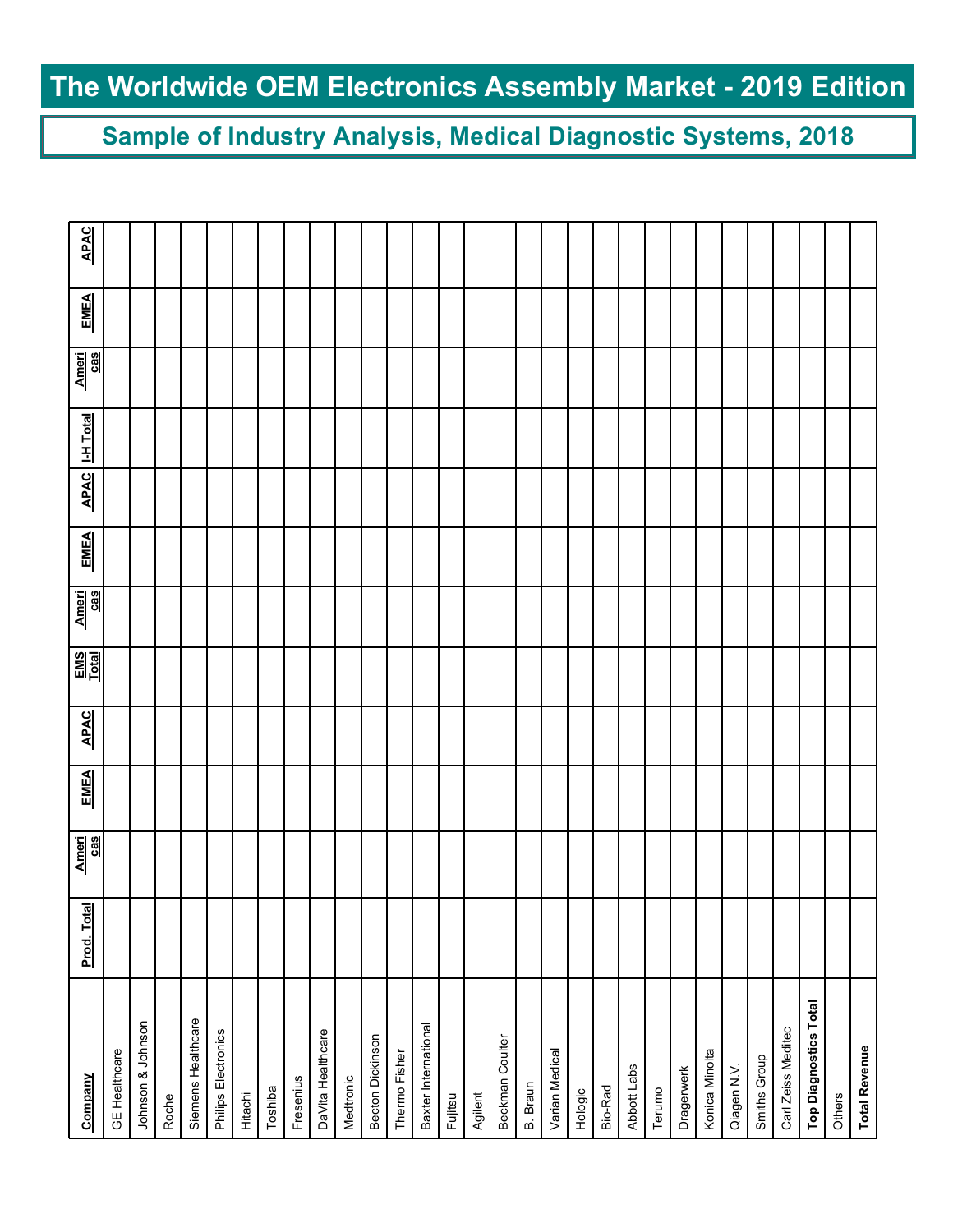Sample of Industry Analysis, Aerospace Flight Navigation Systems, 2018